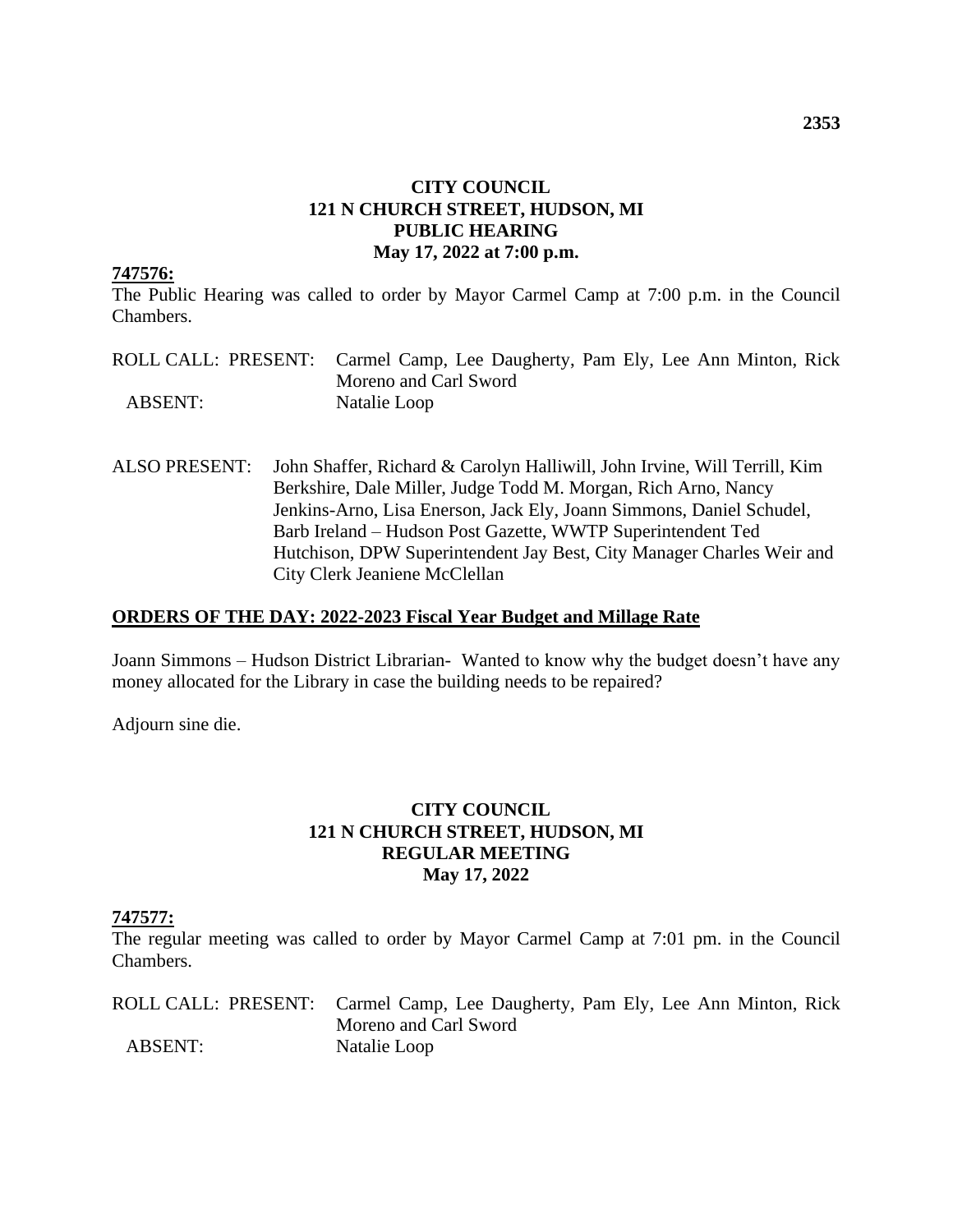ALSO PRESENT: John Shaffer, Richard & Carolyn Halliwill, John Irvine, Will Terrill, Kim Berkshire, Dale Miller, Judge Todd M. Morgan, Rich Arno, Nancy Jenkins-Arno, Lisa Enerson, Jack Ely, Joann Simmons, Daniel Schudel, Barb Ireland – Hudson Post Gazette, Fire Chief Jerry Tanner Jr., WWTP Superintendent Ted Hutchison, DPW Superintendent Jay Best, City Manager Charles Weir and City Clerk Jeaniene McClellan

# **ORDERS OF THE DAY:**

#### **Excuse Absent Members:**

#### **747578:**

Motion by Rick Moreno, seconded by Carl Sword **to excuse Natalie Loop from the meeting.**  CARRIED 6-0 by roll call

#### **Approval of Minutes of May 3, 2022:**

#### **747579:**

Motion by Carl Sword, seconded by Pam Ely **to approve the minutes from May 3, 2022 and place on file.** CARRIED 6-0 by roll call

#### **PUBLIC COMMENT:**

Judge Todd M. Morgan – 2A District Court – Introduce himself to the Council and the members of the audience. He will be on the ballot for the Primary and General Election this fall.

Joann Simmons – S Market Street – While she was driving and broken limb impaled her windshield and missed her leg by inches. She will now make it her mission to examine all the City Trees.

#### **PRESENTATION:**

Nancy Jenkins-Arno - Lenawee County District 3 Commissioner – Project Phoenix update - Project Phoenix will cost millions of dollars that she is not in favor of spending.

Large model would cost around 89 million dollars. Small model would cost around 64 million dollars.

The cost includes the building of the project not with the clean up of the site.

She encouraged people to email the commissioners to let them know if this project is a good idea or not and should the County spend the money on this project.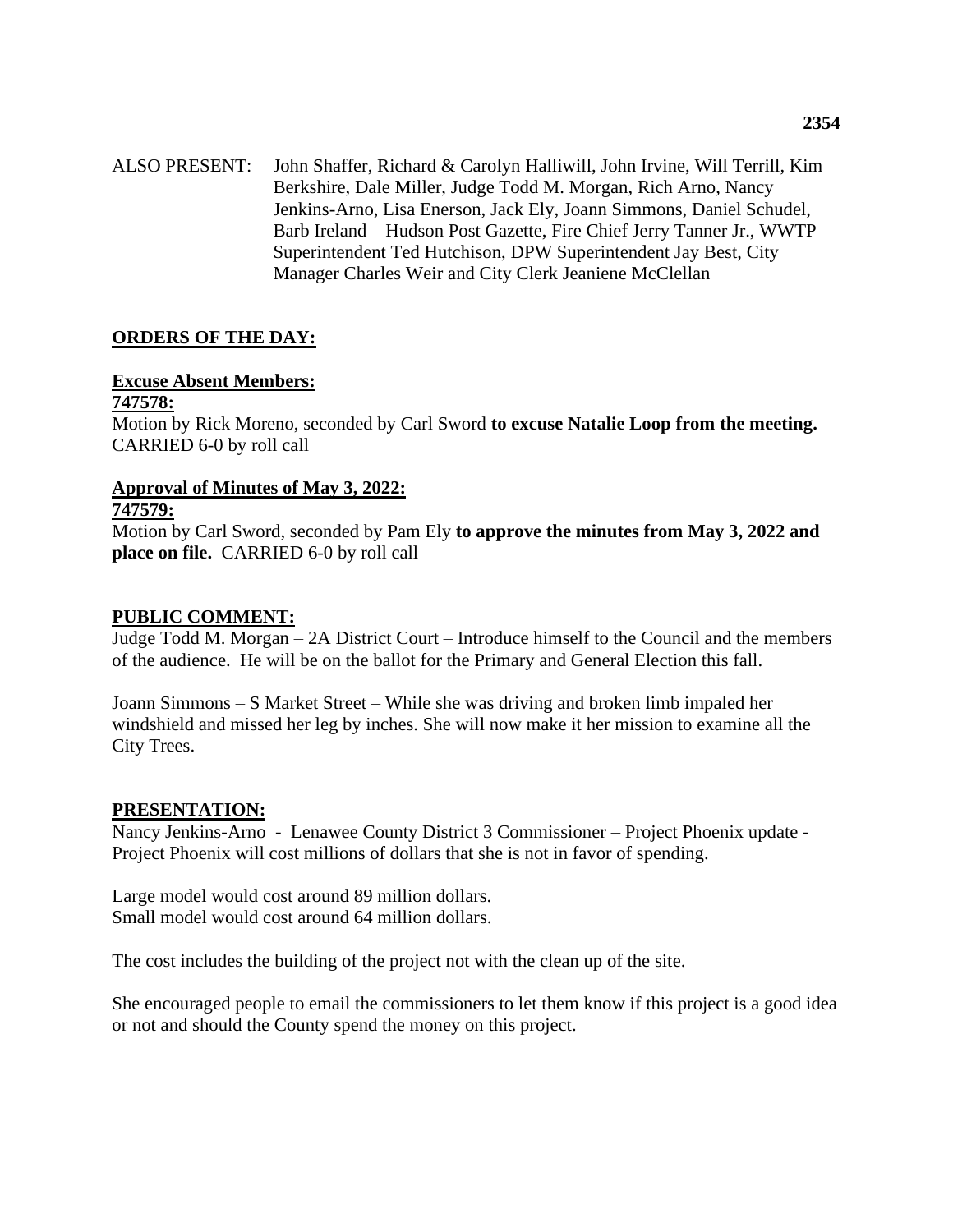# **NEW BUSINESS:**

# **Resolution: 2022-2023 Fiscal Year Budget:**

The Resolution to adopt the Fiscal Year 2022-2023 Budget outlines the fact that the operational millage levy for the City of Hudson will remain at 10.6419 mills (\$10.6419 per \$1,000 Taxable Value) to a total levy for the 2022-2023 fiscal year of 10.6419 mills (\$10.6419 per \$1,000 Taxable Value).

It further outlines that 1.0000 additional mill (\$1.00 per \$1,000 Taxable Value) be assessed for Advanced Life Support.

# **747580:**

Motion by Carl Sword, seconded by Pam Ely **to approve the resolution to adopt the 2022- 2023 Fiscal Year Budget.** CARRIED 5-1 by roll call vote. (Camp, Daugherty, Ely, Moreno, Sword – yes Minton – no)

# **Approve: Interfund Loan Transfers:**

The Interfund Loan Resolution for FY 2022-2023 gives the City Manager the authority to make short-term loans between funds to cover temporary expenditures, based on the fact that adequate revenues will be available during the current fiscal year in said fund to cover the temporary loans.

### **747581:**

Motion by Carl Sword, seconded by Rick Moreno **approve the Interfund Loan Resolution for FY 2022-2023, giving the City Manager the authority to make short-term loans between funds to cover temporary expenditures.** CARRIED 6-0 by roll call vote.

# **Approve: Intrafund Loan Transfers:**

The Intrafund Loan Resolution for FY 2022-2023 gives the City Manager the authority to transfer up to \$1,000 between appropriations within each fund, subject to confirmation by Council within 30 days of the transaction.

#### **747582:**

Motion by Carl Sword, seconded by Rick Moreno **approve the Intrafund Loan Resolution for FY 2022-2023, giving the City Manager the authority to transfer up to \$1,000 between appropriations within each fund, subject to confirmation by Council within 30 days of the transaction.** CARRIED 6-0 by roll call vote.

# **Approve: Building Permit Fee Schedule:**

For several years now the City's auditors have asked us to review the building fee schedules. We had Ray Taylor from Hillsdale County Inspections to match the fees to the other surrounding communities. We have attached the proposed fees along with the new permit applications. **747583:**

Motion by Carl Sword, seconded by Rick Moreno **approve the building permit fee schedule for the City of Hudson starting June 1, 2022.** CARRIED 6-0 by roll call vote.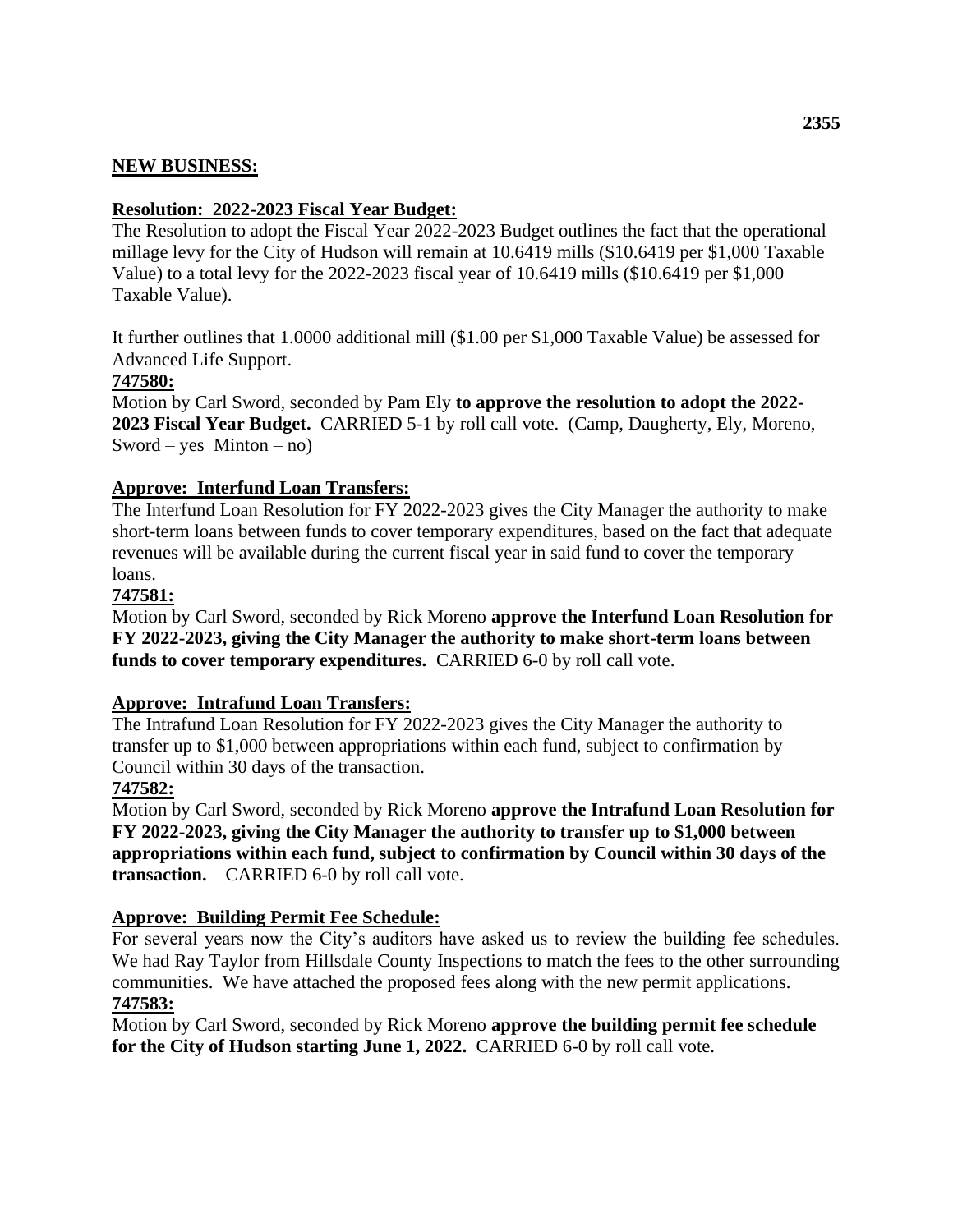#### **Approve: Contract with Dave Black:**

Ray Taylor from Hillsdale County Inspections has stepped back from performing the rental inspections. Dave Black also from Hillsdale County Inspections has expressed interest in taking over the rental inspections for the City of Hudson. Mr Black is a State of Michigan licensed Residential Contractor and a licensed Building Inspector. We would continue to keep the same fee schedule as we had with Mr Taylor. Each inspection was \$115.00 if there were any violations that needed a second visit or pictures submitted. If the inspection passed with a certification issued the fee would be \$65.00.

### **747584:**

Motion by Carl Sword, seconded by Pam Ely **approve the contract with Dave Black from Hillsdale County Inspections to perform the City of Hudson's Rental Inspections.**  CARRIED 6-0 by roll call vote.

#### **Approve: Resolution Automatic Annual Rate Increase to Water and Sewer:**

To be proactive to make sure the Utilities Fund does not go into the deficit to the extent that it was in the last fiscal year, and it is recommended by Michigan Rural Water Association that water and sewer rates be increased at least 2% a year to adjust to the cost of living.

City Council can by resolution implement an Automatic Annual Rate adjustment to cover the cost increases normally associated year to year. This would help ensure that there will be sufficient revenue in the Utility Fund for the operation and maintenance of the Water and Wastewater operations of the City.

City Manager has consulted with the City Attorney, and he was advised that City Council has the legal authority to implement the automatic annual rate increases. The resolution has been reviewed and approved by the City Attorney.

If approved, the 2% increase would affect the current rates as follows:

| Resident: Water RTS \$.40 cents a month        |  | Usage: Per Unit \$.05 cents a month |  |
|------------------------------------------------|--|-------------------------------------|--|
| Sewer RTS \$.18 cents a month                  |  | Usage: Per Unit \$.28 cents a month |  |
| Non-Resident increase amount would be doubled. |  |                                     |  |

#### **747585:**

Motion by Natalie Loop, seconded by Pam Ely **approve the resolution for the 2% Automatic Annual Rate Increase for the Water and Sewer Services commencing July 1, 2022.**  DENIED 1-5 by roll call vote. (Camp – yes Daugherty, Ely, Minton, Moreno, Sword – no)

# **UNFINISHED BUSINESS:**

#### **Approve: Repairs on Fire Truck:**

Chief Tanner has provided a quote for needed repairs on Engine 2. Chief Tanner advised that he has asked for another quote from another company.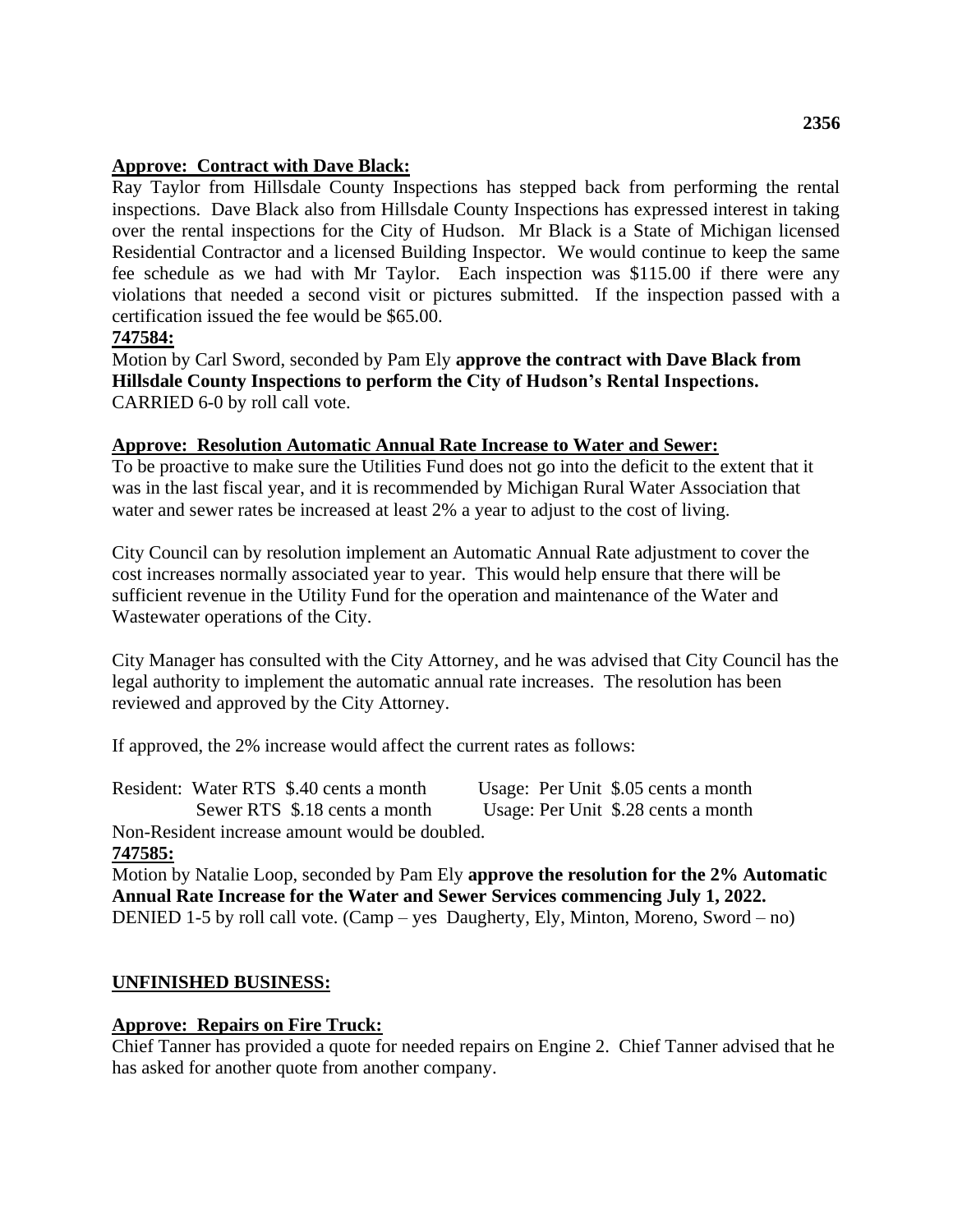The repairs need to be done as soon as possible due to the annual DOT vehicle inspections coming up in June. Chief Tanner does not believe Engine 2 would pass the inspection in its current condition.

Dependable Fire Apparatus out of Coldwater Michigan had a quote of \$4,374.57 with everything that needs to be repaired.

R & R Fire Truck Repair, Inc. out of Northville Michigan had a quote of \$5,720.00 using the same repair list as Dependable Fire Apparatus.

Funds for the repairs will come from the Fire Department Capital Outlay line item, which currently has a balance of \$5,193.67.

#### **747586:**

Motion by Rick Moreno, seconded by Lee Daugherty **approve the repair on Engine 2 with Dependable Fire Apparatus for \$4,374.57.** CARRIED 6-0 by roll call vote.

#### **Bills:**

# Bills to Council May 17, 2022

| <b>Bills to be Approved</b>           |             |                                                                                |
|---------------------------------------|-------------|--------------------------------------------------------------------------------|
| Utilities Instrumentation Service Inc | \$1,208.00  | Services rendered at WWTP through 4/15/2022 to perform routine<br>calibrations |
| Craig Wickham Tree Service            | \$3,725.00  | Removing Stumps, remove Christmas Tree lights and cutting down trees           |
| <b>Haviland Products Company</b>      | \$1,370.20  | Ferric Chloride - WWTP                                                         |
|                                       |             |                                                                                |
| Total                                 | \$6,303.20  |                                                                                |
| <b>Bills to be Confirmed</b>          |             |                                                                                |
| D & P Communications                  | \$1,237.73  | May Statement Phone, Internet, TV services all departments                     |
| Deo Lawn Services                     | \$3,960.00  | Maple Grove Cemetery Contract                                                  |
| <b>Consumers Energy</b>               | \$1,563.57  | May Statement - LED Lights                                                     |
| <b>Consumers Energy</b>               | \$1,585.09  | May Statement - Street Lights                                                  |
| <b>Consumers Energy</b>               | \$1,892.73  | May Statement - WTP                                                            |
| Total                                 | \$10.239.12 |                                                                                |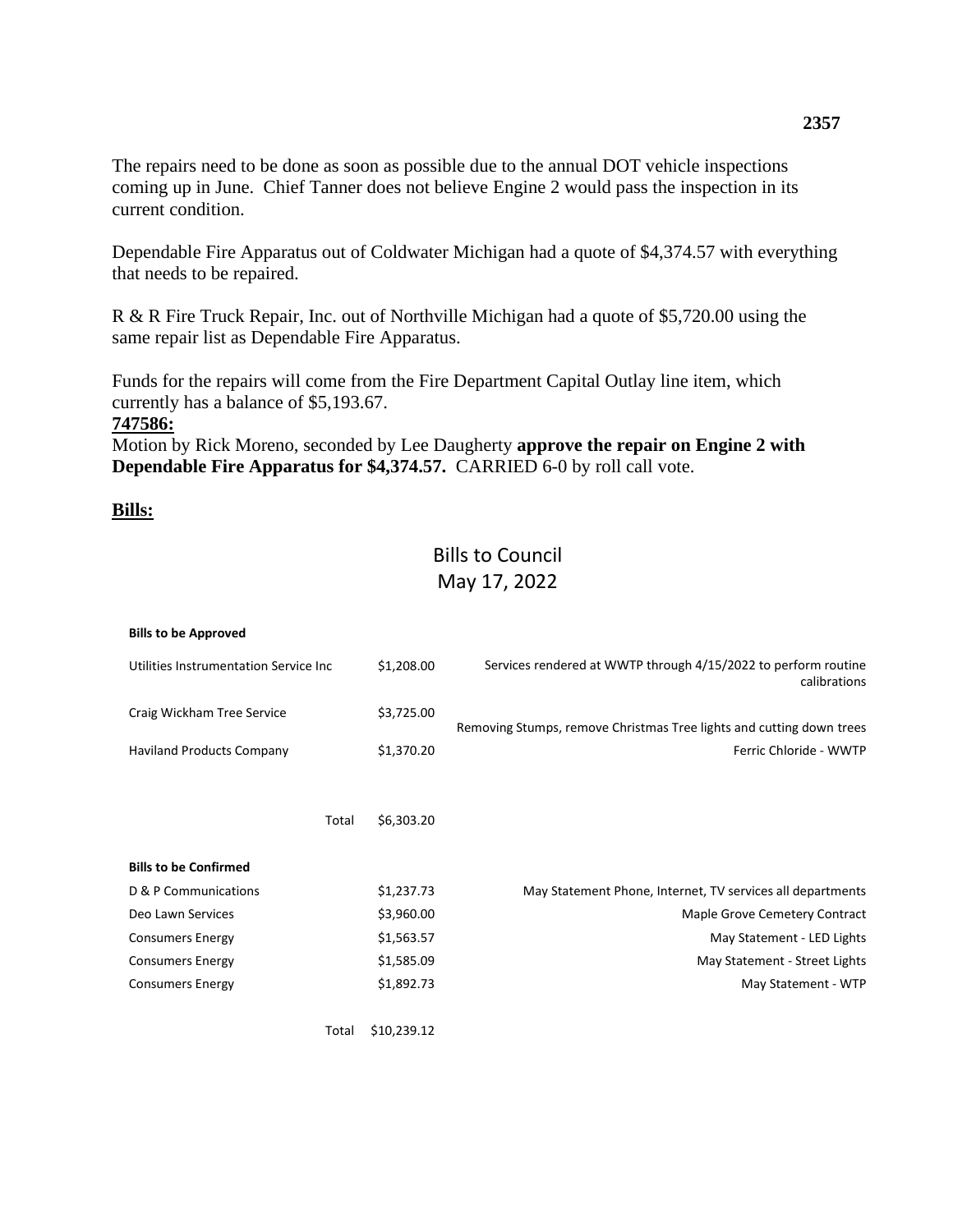#### **747587:**

Motion by Carl Sword, seconded by Rick Moreno **to pay the bills.** CARRIED 6-0 by roll call vote

#### **Account Balances & Check Register:**

#### **Account Balances:**

| General Fund                       | \$180,887.25         |
|------------------------------------|----------------------|
| <b>Cemetery Trust Fund</b>         | \$2,262.45           |
| Major Street Fund                  | \$99,158.69          |
| <b>Local Street Fund</b>           | \$93,654.22          |
| <b>Fire Department Fund</b>        | \$37,960.80          |
| <b>Recreation Fund</b>             | \$6,018.40           |
| <b>Cemetery Foundation</b>         | \$27,621.02          |
| Ambulance                          | \$97,089.58          |
| <b>Community Center</b>            | \$21,686.78          |
| <b>Thompson Museum Fund</b>        | \$57,662.33          |
| Library Fund                       | $\mathbb{S}$<br>0.00 |
| <b>Thompson Library Fund</b>       | $\mathbb{S}$<br>0.00 |
| Museum Fund                        | \$41,955.58          |
| Downtown Development               | \$9,499.50           |
| <b>Industrial Park Fund</b>        | \$14,145.01          |
| LDFA                               | $\mathbb{S}$<br>0.00 |
| 2021 Capital Improvement Bond Fund | \$225.467.56         |
| Sidewalk Fund                      | \$2,565.98           |
| <b>Utilities Fund</b>              | \$22,464.31          |
| Motor Veh and Equip Fund           | \$211,320.03         |
| <b>Property Tax Collection</b>     | 0.00<br>\$           |
| <b>Income Tax Fund</b>             | \$9,764.48           |
| Payroll Fund                       | \$34,429.85          |
|                                    |                      |

#### **747588:**

Motion by Carl Sword, seconded by Rick Moreno **to accept the Account Balances & Check Register and place on file.** CARRIED 6-0 by roll call vote

# **Revenue Expenditure Report:**

# **747589:**

Motion by Carl Sword, seconded by Pam Ely **to accept the Revenue Expenditure Report and place on file.** CARRIED 6-0 by roll call vote